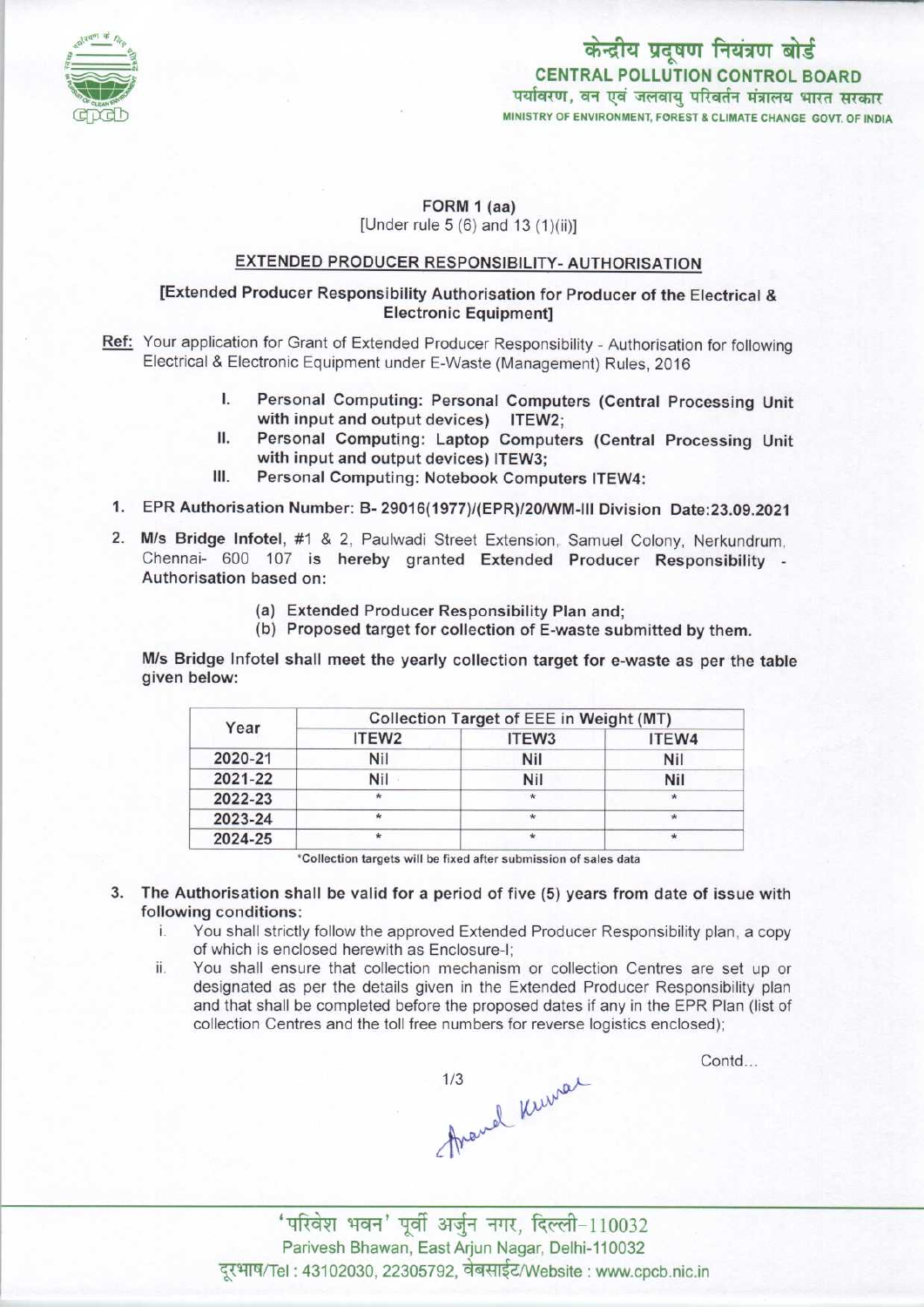

From pre page...

- iii. M/s Greenzon Recycling Pvt. Ltd R-30, UPSIDC Industrial Area, Sikandrabad, Bulandshahr and record shall be maintained at dismantler/recycler and at your end.
- iv. You shall maintain records, in Form-2 of these Rules, of e-waste and make such records available for scrutiny by Central Pollution Control Board;
- v. You shall file annual returns in Form-3 to the Central Pollution Control Board on or before 30th day of June following the financial year to which that returns relates.

#### vi. General Terms & Conditions of the Authorisation:

- a.The authorisation shall comply with provisions ofthe Environment (Protection) Act, 1986 and the E-waste (Management) Rules,2016 made there under;
- b. The authorisation or its renewal shall be produced for inspection at the request of an officer authorised by the Central Pollution Control Board;
- c.Any change in the approved Extended Producer Responsibility plan should be informed to Central Pollution Control Board within 15 days on which decision shall be communicated by Central Pollution Control Board within sixty days;
- d. It is the duty of the authorised person to take prior permission of the Central Pollution Control Board to close down any collection centre/points or any other facility which are part of the EPR plan;
- e.An application for the renewal of authorisation shall be made aslaid down in subrule (vi) of rule of 13(1) the E-Waste (Management) Rules, 2016;
- f. The Board reserves right to cancel/amend/revoke the authorisation at any time as per the policy of the Board or Government.

#### vii. Additional Conditions: -

- a) That the applicant will submit annual sales data along with annual returns;
- b) That the applicant has to ensure that the addresses of collection points provided by them in their EPR Plan are correct and traceable and the collection points/centres are functional;
- c) That the applicant will submit revised application for grant of EPR Authorisation in case of applicant adding/changing PRO or changing its EPR Plan;

 $2/3$ 

Avarral Kinson

Contd